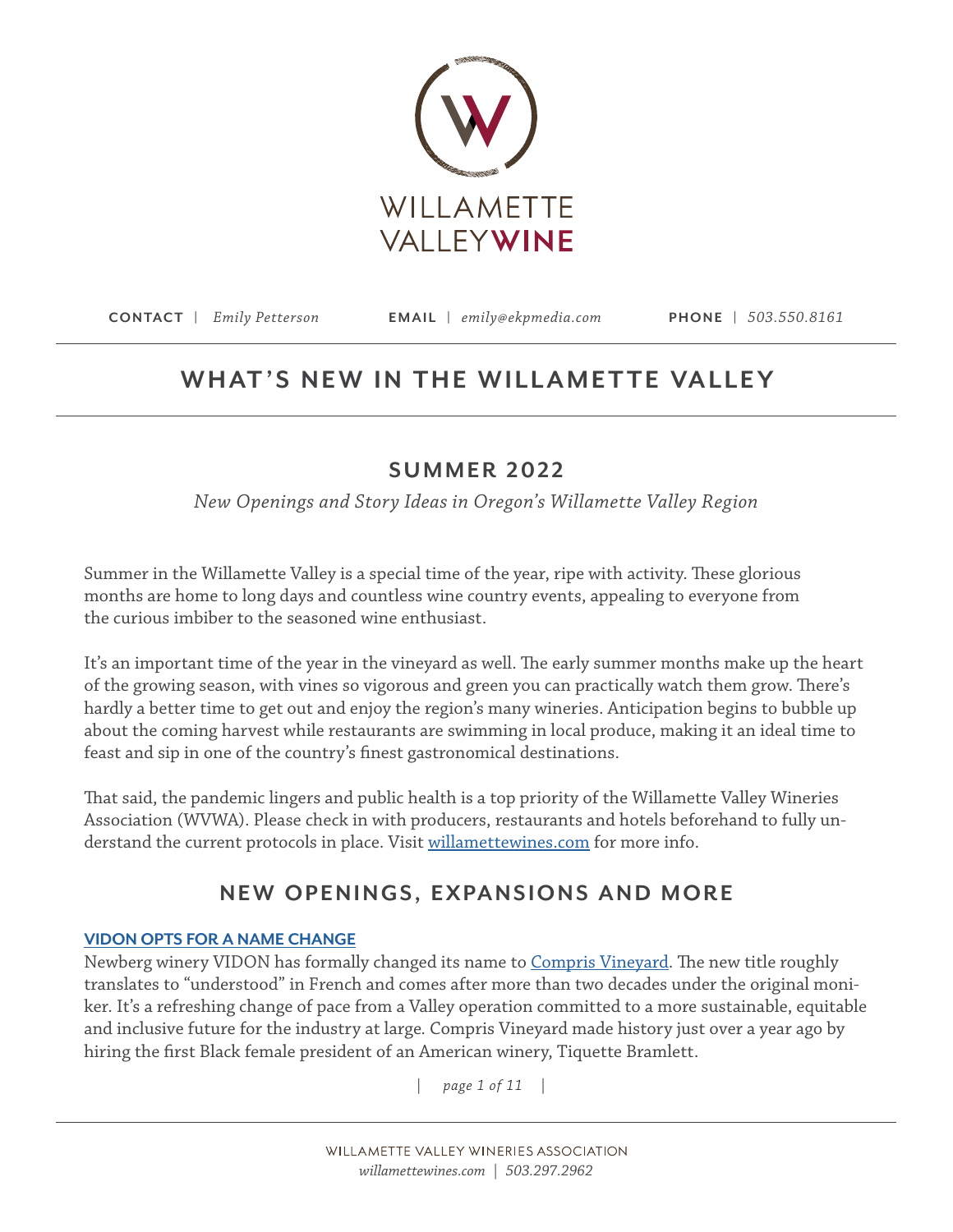

## *New Openings, continued*

## **[GROCHAU IN NORTH PORTLAND](https://grochaucellars.com/)**

[Grochau Cellars](https://grochaucellars.com/) will soon pour wine from the bustling North Williams Street location in Portland. The intimate space located in The Crayons, a pedestrian-friendly alley space, will spotlight Grochau's wines as well as those from other producers from near and far, along with a few beer options. It's yet another addition to a vibrant Portland wine circuit, made up of bars and production spaces in many of the major neighborhoods. The new spot is tentatively slated to open in June.

## **[IRIS VINEYARDS TAKES TO SPRINGFIELD](https://irisvineyards.com/)**

Southern Willamette Valley producer *Iris Vineyards* will open a satellite tasting room in Springfield in late May 2022. The label focuses on the iconic trio of Oregon varietals (Pinot noir, Pinot gris and Chardonnay) along with sparkling wine. The new location will allow the label to pour in a more urban environment, very different from its bucolic headquarters in the rolling hills of rural Eugene.

## **[MONTINORE EXPANDS TO MCMINNVILLE AND WOODINVILLE](https://www.montinore.com/)**

[Montinore Winery](https://www.montinore.com/) is setting up The Grove on Third Street in McMinnville this August. The tasting venue, housed in the former Cornerstone Coffee Roasters building, will pour both Montinore and Landlines wines, both biodynamically farmed. Meanwhile, the sibling labels have also opened shop in in Woodinville, Washington's bustling and wine-soaked Schoolhouse District, where visitors can enjoy an abundance of tasting options, cafes and restaurants just a short drive from Seattle.

## **[PIKE ROAD MOVES TO MCMINNVILLE](https://www.pikeroadwines.com/)**

Carlton winery [Pike Road](https://www.pikeroadwines.com/) is changing locations, moving to nearby McMinnville. The sister label of Elk Cove Vineyards has grown out of its current space after six years and is taking over the former home of Great NE Insurance on Third Street. The plan is to move spaces by Memorial Day Weekend. Long term, Pike Road has a winery and tasting room in the works in nearby Yamhill (on Pike Road no less). This land has been purchased and planted as a vineyard, but the building for production is still just a blueprint for now. Pike Road specializes in Pinot noir and Pinot gris sourced from a wide range of vineyards representing six distinctive Willamette Valley nested appellations.

*| page 2 of 11 |*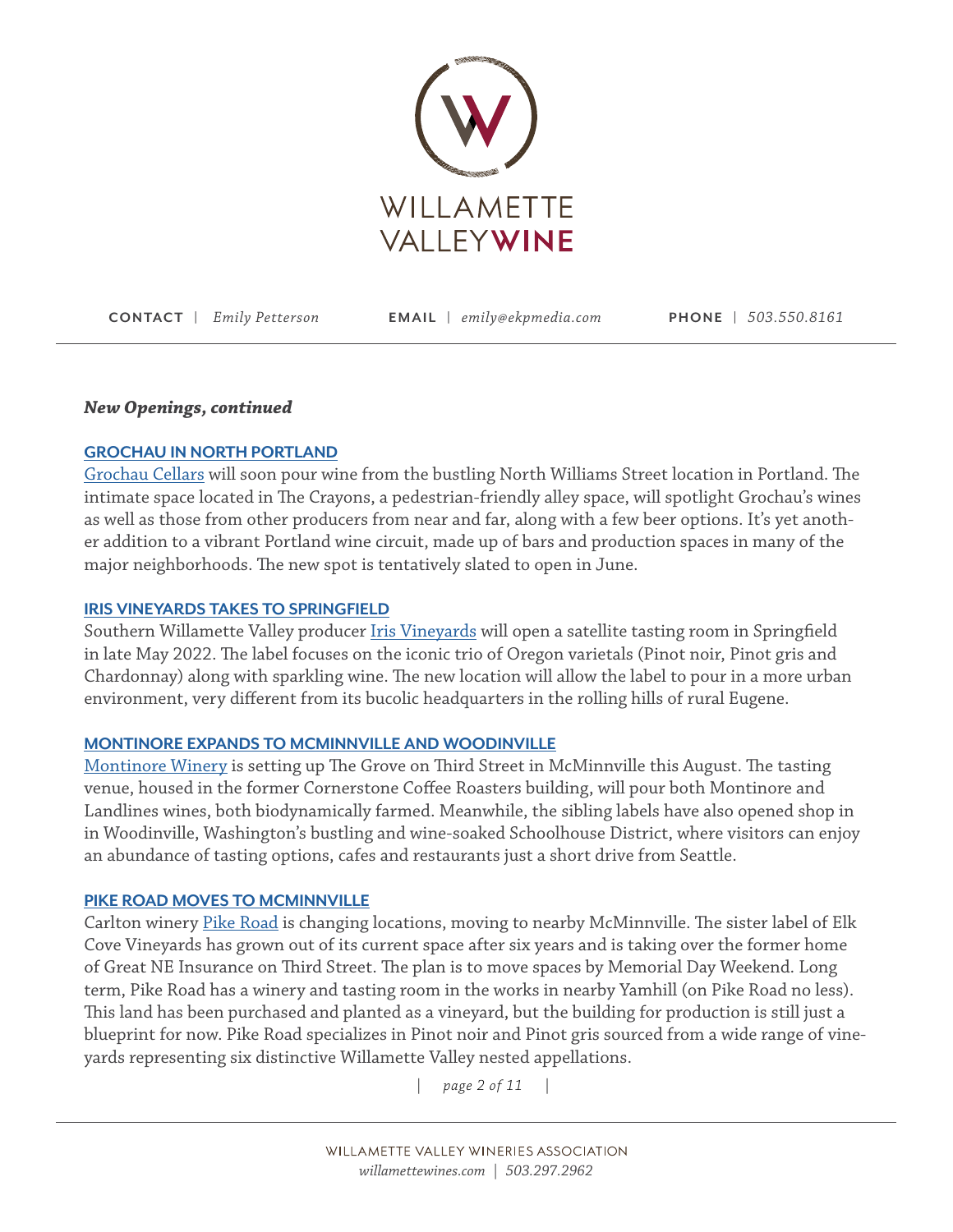

## *New Openings, continued*

## **[DAVID PAIGE SETS UP IN AMITY](https://www.paigewines.com/)**

Vastly experienced winemaker [David Paige](https://www.paigewines.com/) is setting up a permanent location for his eponymous label in Amity, coming this summer. Paige, best known for his many years making award-winning wines at Adelsheim Vineyard, launched his own label in 2018. The vintner sources from two vineyards and focuses on cool-climate varieties such as Pinot noir, Chardonnay and Pinot blanc. It's one more reason to visit the charming small wine country town of Amity.

## **[PIONEER PRODUCER, NEW LOCATIONS](https://www.wvv.com)**

[Willamette Valley Vineyards \(WVV\)](https://www.wvv.com) will open its ambitious new winery and sparkling wine center this August. Located in the historic Dundee Hills just off of Highway 99W, [Domaine Willamette](https://www.wvv.com/Blog) will showcase sparkling wine while becoming the primary home base for the production of WVV's wide family of wines. WVV and its original location in Turner have been turning out wines since 1983 and it remains the nation's first publicly-owned winery. Scheduled to open in August, Domaine Willamette joins WVV's other recently opened satellite tasting room, this one in the Portland suburb of [Lake Oswego](https://www.wvv.com/Lake-Oswego).

## **[HIGHLY ANTICIPATED RESTAURANT AND HOTEL IN THE WORKS](https://oktaoregon.com/)**

McMinnville is already home to a wide array of wonderful hotels and restaurants, like the Atticus and the James Beard award-winning Nick's Italian Cafe. This summer, the historic wine country town will also be home to <u>ōkta</u>. The restaurant marks the homecoming of chef Matthew Lightner, who formerly worked at Portland's Castagna before going to New York to work at the Michelin Star-awarded Atera. The restaurant and its progressive menu will be part of the forthcoming [Tributary Hotel](https://www.tributaryhotel.com/), an eight-suite luxury hotel set in a century-old building downtown.

## **[HUMBLE SPIRIT TO WELCOME DINERS SOON](https://www.humblespirit.love/)**

Another player is entering the vibrant McMinnville culinary scene. [Humble Spirit](https://www.humblespirit.love/), a fine-dining establishment that will look to take advantage of the Valley's many farms and purveyors of fresh ingredients, will open its doors in July. The addition makes McMinnville arguably one of the best restaurant destinations per capita on the West Coast.

*| page 3 of 11 |*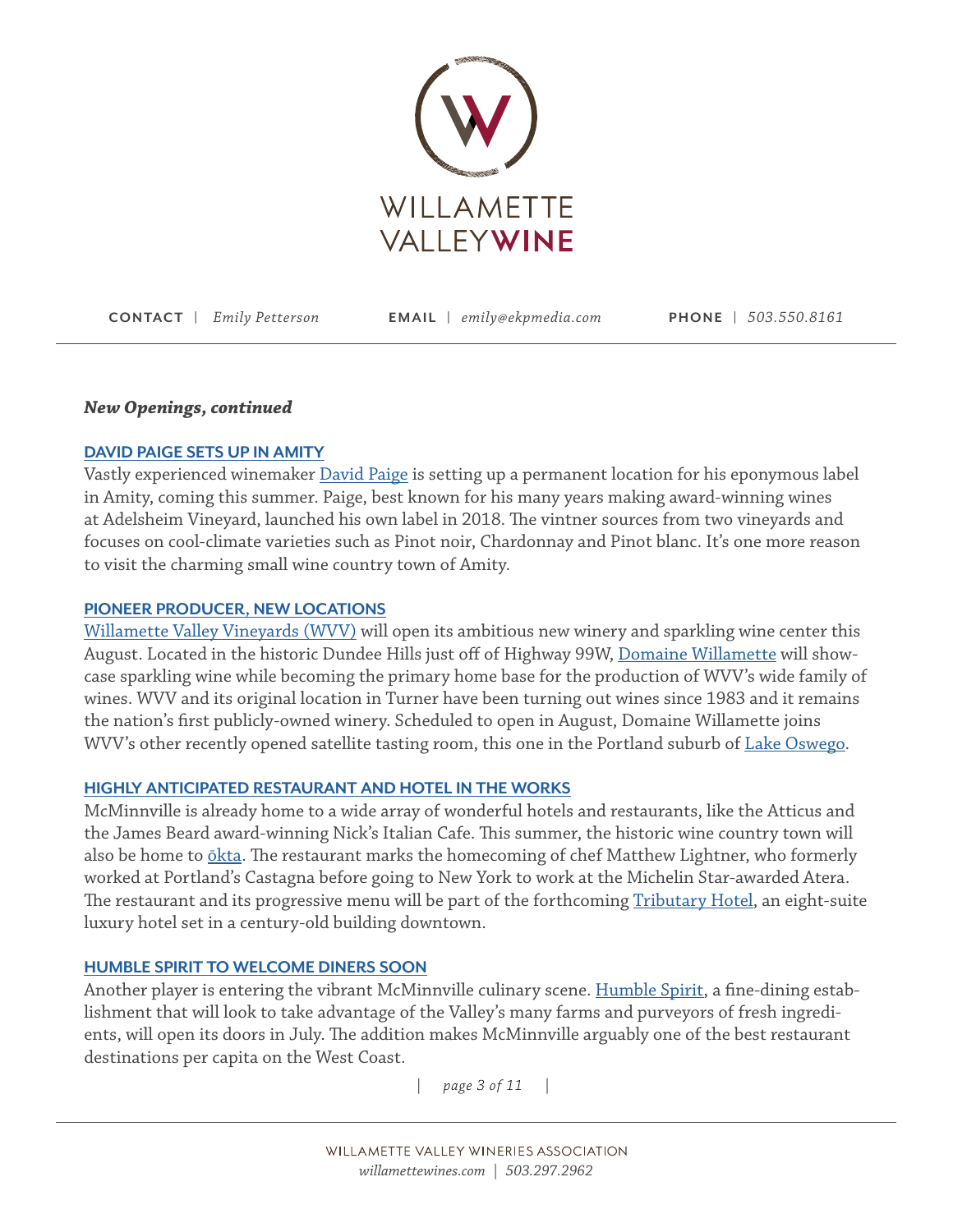

## *New Openings, continued*

## **[LA RAMBLA DEBUTS SOCIAL ROOM](https://www.eventective.com/mcminnville-or/la-rambla-social-room-729600.html)**

Just in time for the triumphant return of large gatherings, beloved McMinnville restaurant [La Rambla](https://www.eventective.com/mcminnville-or/la-rambla-social-room-729600.html) is debuting its new event space. Fittingly dubbed the [Social Room,](https://www.eventective.com/mcminnville-or/la-rambla-social-room-729600.html) the space will occupy the former Gem Saloon in a beautiful structure originally built in 1884, right next door to the restaurant. La Rambla welcomes all types of events to the private dining and bar area, from birthday parties to business meetings. The Spanish restaurant has become a wine country favorite over the years, set right on bustling Third Street in downtown McMinnville.

## **[WITNESS TREE ACQUIRED](http://www.witnesstreevineyard.com/)**

[Witness Tree Vineyard](http://www.witnesstreevineyard.com/) was sold to a pair of real estate investors in mid-April. The sale sees the longstanding Eola-Amity Hills producer and its 58 planted acres change hands. The new owners are reportedly interested in a smaller-production label that will showcase the very best of the estate. They are considering opening the wine production facility to other producers, making it a custom-crush space.

## **[LINGUA FRANCA SOLD TO CONSTELLATION BRANDS](https://www.linguafranca.wine/)**

[Lingua Franca,](https://www.linguafranca.wine/) the revered wine label launched in 2012 by well-known Master Sommelier Larry Stone, has been purchased. The operation was bought by Constellation Brands in April and while there is new ownership, the winemaking team—which includes famed Burgundian vintner Dominique Lafon remains the same. Stone remains involved as Lingua Franca's brand ambassador and has indicated that the focus will remain on world-class Chardonnay and Pinot noir, armed now with much broader resources.

## **WINE AND CHOCOLATE**

[Brooks Wine](https://www.brookswine.com/) is in the Rose City (Portland), as part of a collaboration with [Woodblock Chocolate](https://woodblockchocolate.com/). The two brands are sharing a space in the Irvington neighborhood, fusing their work for some memorable pairing options. The union between the two, aptly called **Bon Amis**, is focused on handmade chocolates served with Rieslings and Pinot noirs. Presently, the space is open to tasters on weekends.

*| page 4 of 11 |*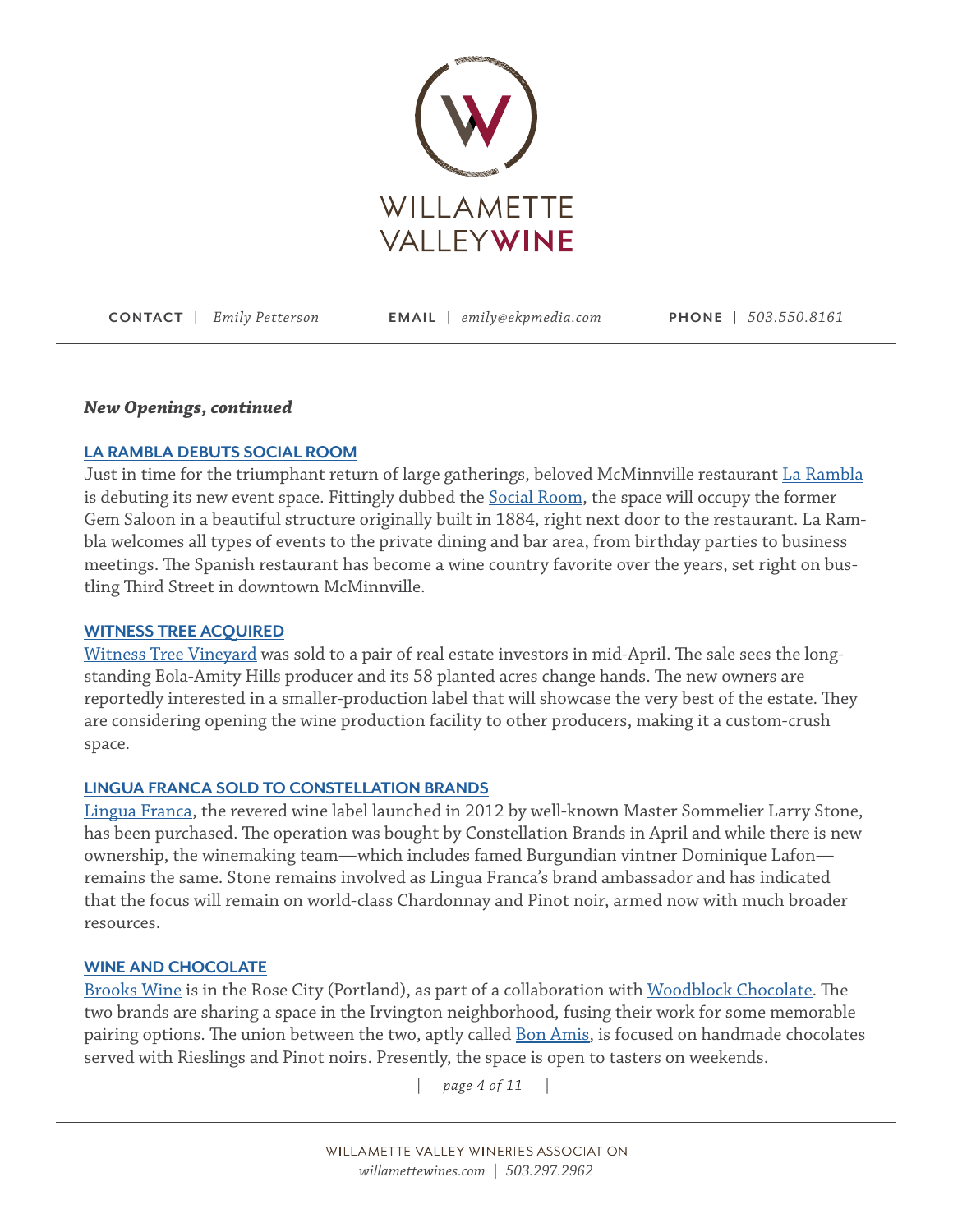

#### *New Openings, continued*

## **[A NEW WINERY FOR ANACRÉON](https://www.anacreonwinery.com/)**

Willamette Valley newcomer [Anacréon](https://www.anacreonwinery.com/) is setting up the first stage of its winery this Memorial Day weekend. The label will open the doors to a stunning site in rural Newberg near pioneering Oregon winery Adelsheim Vineyard. The tasting room will be completed in 2023. Anacreon released its first wines last year, a mix of Chardonnay, Pinot noir and rosé. The label is rooted in the Chehalem Mountains, with a winery that overlooks the Belle Colline vineyard, originally planted in 2012. Special consumer events will begin Memorial Day weekend.

#### **[REMY BUILDING A WINERY](https://remywines.com/)**

Dundee Hills producer [Remy Wines](https://remywines.com/) is hard at work on a new winery building on its Dayton estate. The structure will be a first in the Valley, made of net-zero carbon concrete. It's another environmentally conscious and progressive move from founder Remy Drabkin, a beloved Willamette Valley winemaker. The new spot will include an indoor equity bathroom open to vineyard workers all hours, along with upcycled materials from the old barn on the property.

#### **[THE RETURN OF THE MACK THEATER](https://themacktheater.com/)**

Downtown McMinnville will soon welcome back an iconic fixture. The folks behind McMinnville's luxury Atticus Hotel and locals Charlie Hays and Bob Komin have acquired [the Mack Theater,](https://themacktheater.com/) a historic structure set right on Third Street. The sale also includes Hotel Yamhill and the adjoining Macy Building. It's a fitting passing of the torch, as the Atticus team—made up of Erin Stephenson, Brian Shea and Ben Perle—has a history of celebrating and reviving the history of the charming wine country town. The trio is behind Third Street Flats in downtown McMinnville, and they designed the Atticus Hotel very much with the town and its historic flair in mind. In taking over the Mack Theater, which will reopen as an entertainment venue, the group will again breathe some new life into McMinnville's storied past. An opening date still is to be determined.

*| page 5 of 11 |*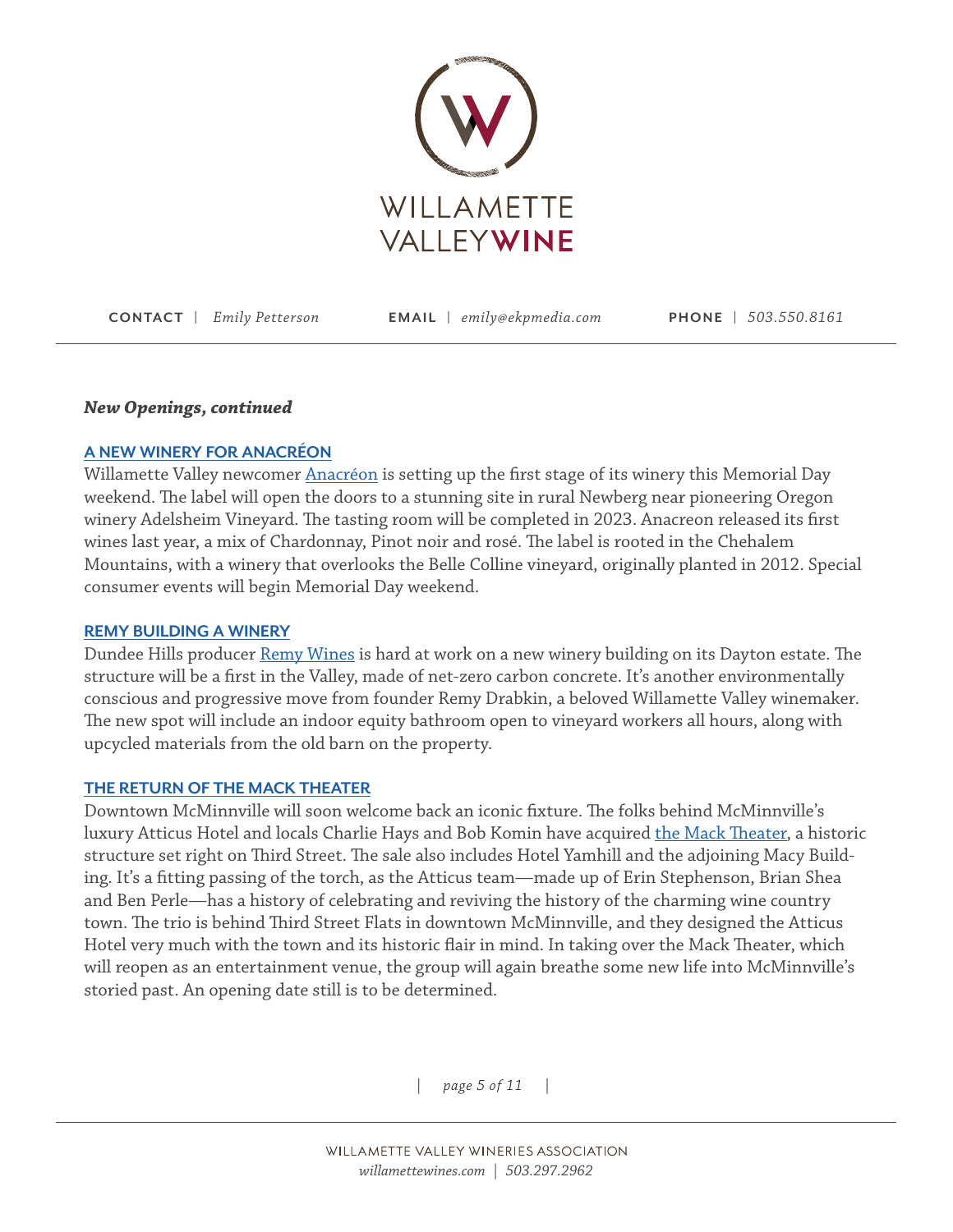

#### *New Openings, continued*

#### **[A WINE FOR SHELLFISH](https://hamahamaoysters.com/)**

One of the state's oldest biodynamic producers has released a wine that goes with and benefits local shellfish. In early May, [Cooper Mountain Vineyards](https://www.coopermountainwine.com/) released its zippy Oyster White, a wine created in tandem with [Hama Hama Oyster Company](https://hamahamaoysters.com/). The crisp blend of Tocai Friulano, Pinot gris and Gewürztraminer is now available, with proceeds funding the [Puget Sound Restoration Fund](https://restorationfund.org/). The outfit looks to restore the many regional aquatic systems oysters depend on.

#### **[THE OREGON PROMISE](https://kenwrightcellars.com/trade/oregon-promise/)**

Ken Wright Cellars has launched the [Oregon Promise](https://kenwrightcellars.com/trade/oregon-promise/) with the release of its 2021 Pinot noir. The pledge focuses on label transparency so that consumers know exactly what they're drinking. It's an important move amid looser regulations both on the federal level and in other states that allow other producers to follow misleading practices. The promise ensures that information listed on the label, specifically the variety and AVA, is entirely as advertised.

## **STORY IDEAS**

#### **CHEHALEM WINERY PAIRS IT UP**

Newberg producer [Chehalem Winery](https://www.chehalemwines.com/) is offering some unique pairing programs. The label has partnered with local purveyors to deliver some wonderfully delicious nibbles to accompany their work. The winery has teamed up with both [Miss Hannah's Gourmet Popcorn](https://www.misshannahspopcorn.com/shop) and [Tillamook Creamery](https://www.tillamook.com/visit-us/creamery) and created special menus built around both wine-friendly snacks. It's an approachable pair of pairing flights that will change the way you snack, for the better.

#### **[LATINO LEADERSHIP](https://ahivoyoregon.org/)**

[AHIVOY](https://ahivoyoregon.org/) celebrated the graduation of its third cohort of wine students this spring. Fifteen students completed the Professional Training Program. Founded in 2019 and led by successful Latino wine professionals, the Asociación Hispana de la Industria del Vino en Oregon y Comunidad (AHIVOY)

*| page 6 of 11 |*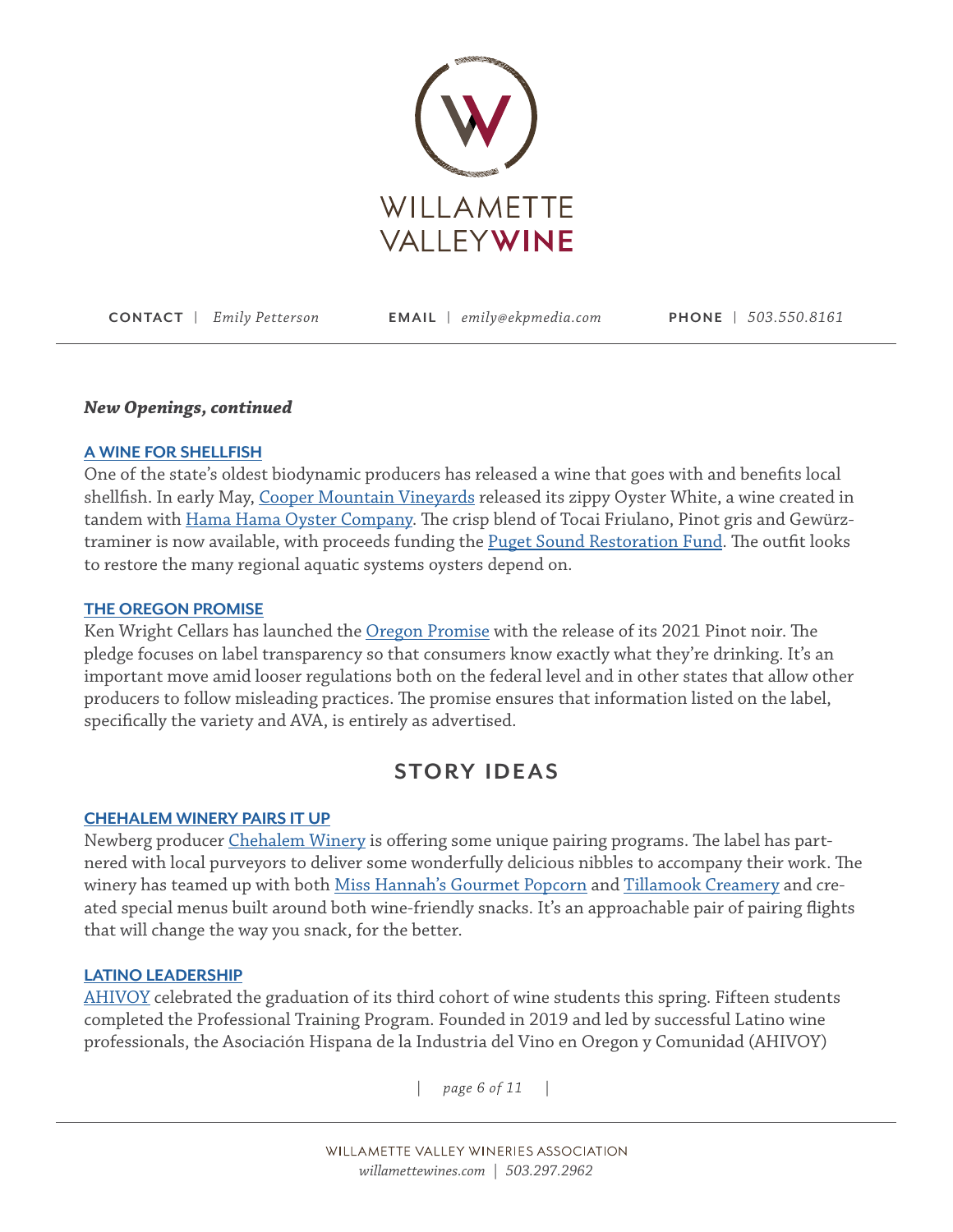

## *Story Ideas, continued*

provides education and professional development opportunities to vineyard stewards in the Oregon wine industry. In partnership with Chemeketa Community College and Linfield University, AHIVOY developed a wine industry professional training curriculum to further technical knowledge while also creating awareness of potential career, entrepreneurial and leadership opportunities in the wine industry.

## **[IN](https://kingestate.com/products/2021-king-estate-willamette-valley-onip-pinot-gris/) SOLIDARITY WITH UKRAINE**

Like many Willamette Valley wineries, [King Estate](https://kingestate.com/products/2021-king-estate-willamette-valley-onip-pinot-gris/) has actively looked for ways to support the people of Ukraine during the recent war. The Eugene winery showed some serious solidarity this spring, donating \$50,000 to relief organizations. They then took it a step further, producing an estate Pinot gris named [Onip](https://www.youtube.com/watch?v=tR21WKTtfcA) (the Ukrainian word for resistance), with proceeds donated to similar causes. The wine has already sold out and added another estimated \$20,000 to relief efforts. The heartfelt gesture has inspired many others to follow suit, well beyond Oregon.

## **[WHERE TO OVERNIGHT AMONG THE VINES](https://www.willamettewines.com/plan-your-visit/where-to-stay/?view=grid&sort=qualityScore)**

The toughest thing for most Willamette Valley visitors to do is leave. That's why more and more wineries are offering accommodations, often onsite or very close to their beautiful vineyards. Places like [Abbey Road Farm](https://abbeyroadfarm.com/index.html) allow guests to stay in former silos while [Archery Summit Winery](https://www.archerysummit.com/) offers a guest house in the popular Dundee Hills. Restaurants have followed suit, offering places for diners to wind down and stay the night after a fulfilling meal. Newberg restaurant [The Painted Lady](https://www.thepaintedladycottage.com/) has a guest cottage right next door.

## **SIPPING BESIDE PICTURESQUE PARKS**

Most of the wineries of the Willamette Valley provide picturesque backdrops for tastings. But it's tough to beat a winery situated near a park, where you can hike before a tasting or picnic afterwards. Wineries like <u>[Lady Hill](https://www.ladyhill.com/)</u> are perfect, set next to recreational hotbeds like <u>Champoeg State Park</u>. There's [Bluebird Cellars,](https://www.bluebirdhillcellars.wine/) just a short trek away from the [William N. Finley National Wildlife Refuge](https://www.fws.gov/refuge/william-l-finley), or [Van Du](https://www.vanduzer.com/)[zer Vineyards](https://www.vanduzer.com/) and [Left Coast Estate,](https://leftcoastwine.com/) positioned right next to [Baskett Slough National Wildlife Refuge.](https://www.fws.gov/refuge/baskett-slough)

*| page 7 of 11 |*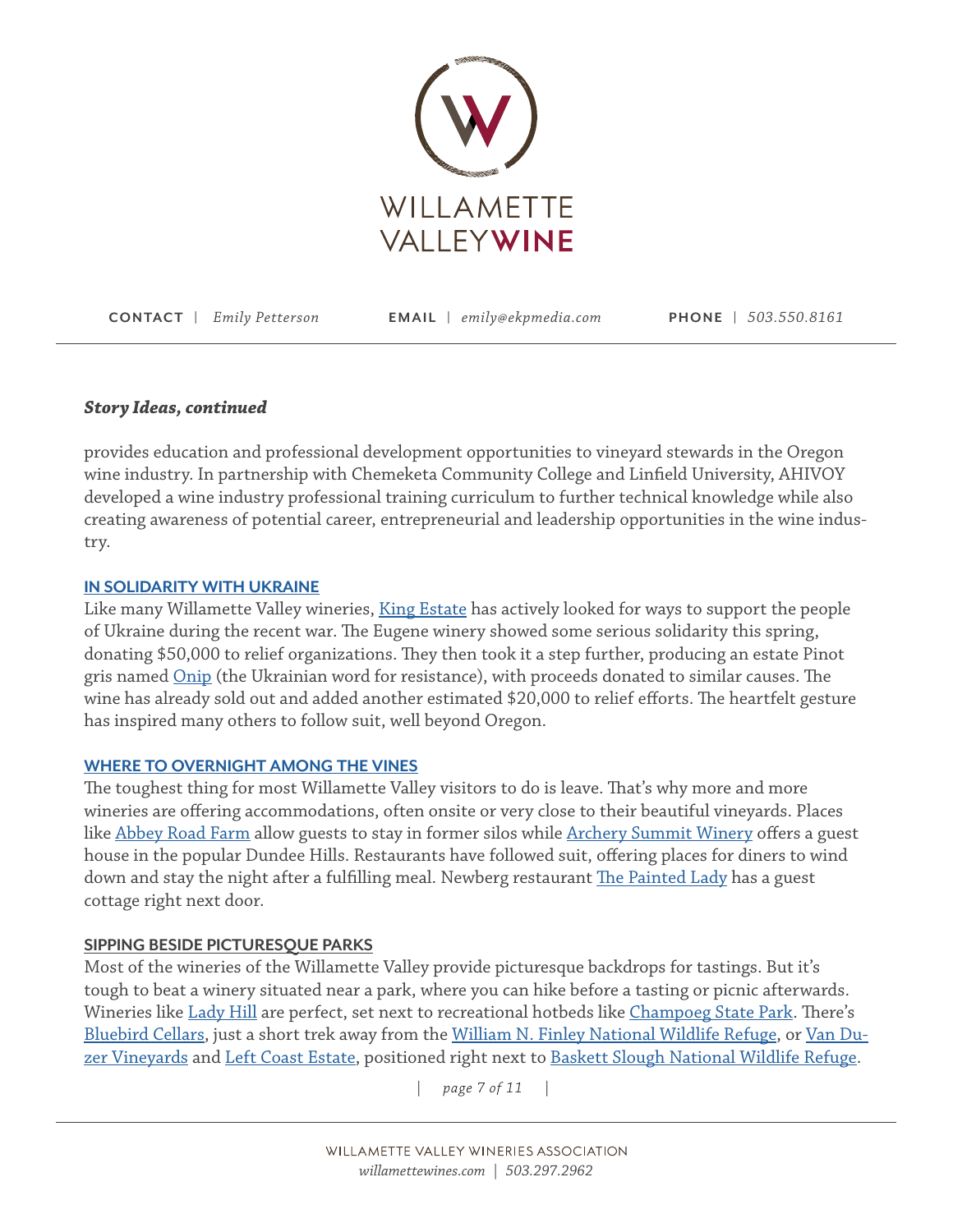

#### *Story Ideas, continued*

#### **SURPRISING PINK WINES**

When most people think of Willamette Valley rosé, they think of Pinot noir. Yet there are all kinds of other pink wines being made here, emphasizing lesser-known grapes and ideal for enjoying on a warm afternoon. There's [Illahe](https://www.illahevineyards.com/)'s version, made from the adored Spanish grape Tempranillo. Others include the summery Syrah rosé from [Distaff](https://www.distaffwine.com/) in Newberg, [Day Wine'](https://www.daywines.com/)s mashup of Cabernet franc, Malbec and Tannat, and the delicious take from [Cana's Feast,](https://canasfeast.com/) made from 12 different grape varieties.

#### **ELEVATED EXPERIENTIAL TASTINGS**

While many tasting rooms have switched to more experiential tasting options, some are swinging for the fences. [Abbot Claim Vineyards](https://www.abbottclaim.com/) is launching a program this June that takes hospitality to a new level, treating guests to an immersive affair set at their estate at the base of Mt. Pisgah. Abbot Claim is now offering a forest tasting set in a patch of Douglas fir trees fit with a white table cloth tasting, emphasizing the viticultural benefits of biodiversity. Unique settings like [Archery Summit](https://www.archerysummit.com/) walk guests through their meandering barrel cave system, wine in hand.

#### **SUSTAINABILITY AND THE BEES**

One of the Valley's leading sustainability organizations has partnered with a group supporting agriculture's favorite insect. [LIVE](https://livecertified.org/) has teamed up with [Pollinator Partnership](https://www.pollinator.org/) to bring awareness to the importance of bees and help create environments where our winged friends can thrive. The fertile and biologically diverse terrain of Willamette Valley wine country is ideal for bee populations and many LIVE-certified wineries, like [Fairsing Vineyard,](https://fairsingvineyard.com/vineyard/) will participate in the partnership, creating homes for bees on their estates.

*| page 8 of 11 |*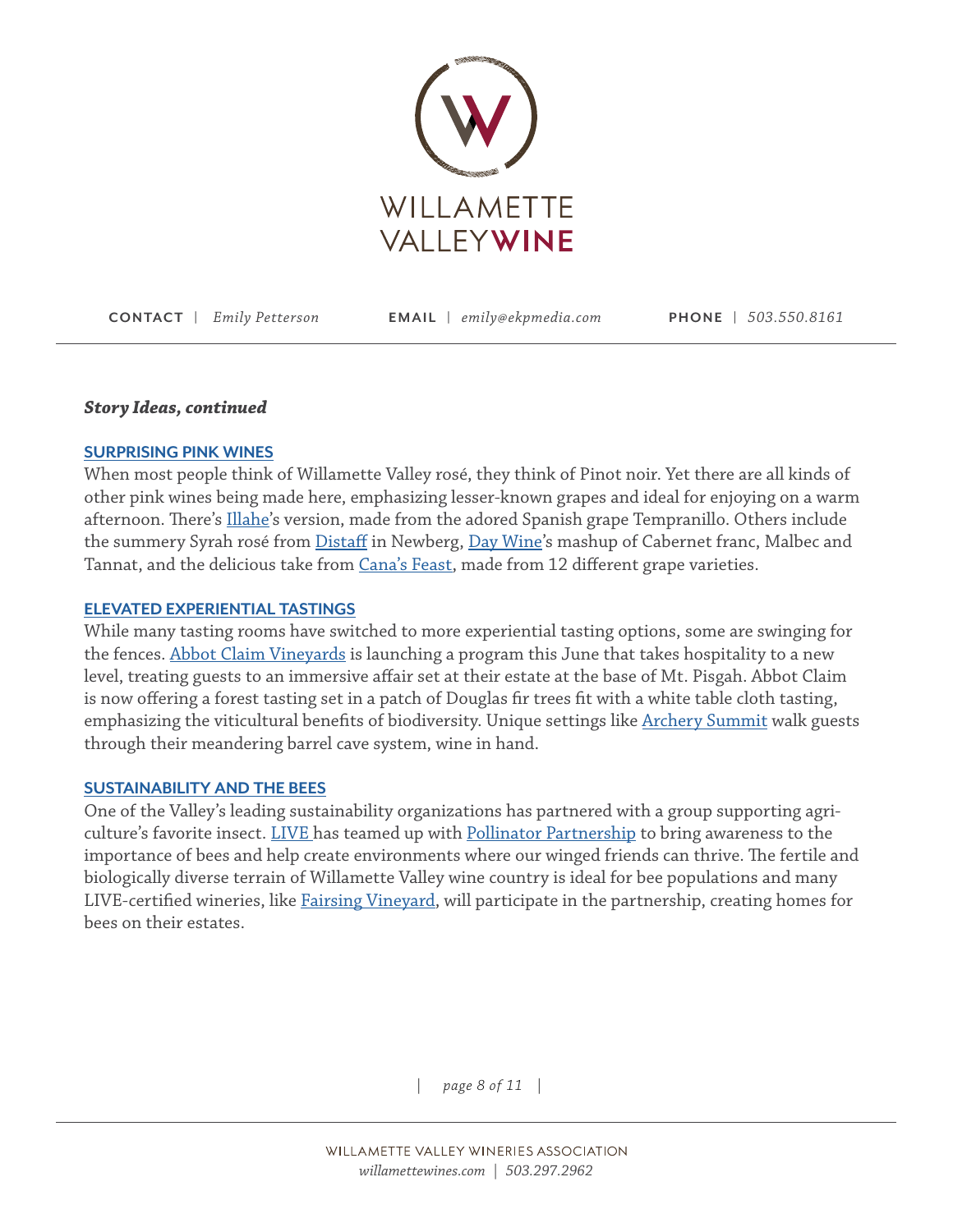

## **EVENTS**

## **[MAY IN WINE COUNTRY](https://www.willamettewines.com/may-in-wine-country/)**

## *May 2022*

May is [Oregon Wine Month](https://www.willamettewines.com/oregon-wine-month/), and wineries and tasting rooms welcome guests to a host of events celebrating the season of bloom. The month is capped by the marquee holiday stretch, [Memorial Week](https://www.willamettewines.com/may-in-wine-country/)[end in Wine Country](https://www.willamettewines.com/may-in-wine-country/). This late-spring tradition kicks summer into gear and is celebrated by producers throughout the Valley as they open their doors for special tastings, new releases and more.

## **[MCMINNVILLE FARMERS MARKET](https://www.macdowntown.com/market)**

## *May–October 2022*

A tradition wine country visitors look forward to every summer, the [McMinnville Farmers Market](https://www.macdowntown.com/market) is among the best in the Valley. Featuring 60 local producers, the gathering happens downtown every Thursday from May 12th to October 13th. The eclectic market has everything from handmade arts and crafts to flowers, locally raised meats, an abundance of produce and prepared foods.

## **[LIVE MUSIC SERIES AT COELHO](https://coelhowinery.com/)**

## *May–October 2022*

[Coelho Winery](https://coelhowinery.com/) is hosting musical acts all summer long. The series takes place the last Saturday of the month, spanning May through October. Acts range from folk-rockers like Falcon Heart to indie-pop musicians like Hayley Lynn. Wine will be available by the glass and bottle and food will be offered by fellow Amity business Fred's Bistro.

## **4 AMIGAS TASTING EVENT**

## *May 28, 2022*

[Cramoisi Vineyards](https://www.cramoisivineyard.com/) is hosting the [4 Amigas Tasting Event](https://www.eventbrite.com/e/las-4-amigas-unique-wines-unique-experience-at-cramoisi-vineyard-tickets-326858050227) at the end of May, featuring four locally based Latina winemakers. Vintners Cristina Gonzales, Yuliana Guillen, Elena Rodriguez and Sofia Torres have combined to create a special four-pack of wines for the event, at which they'll be pouring their work alongside charcuterie. Part of the proceeds (20%) will go towards [AHIVOY,](https://ahivoyoregon.org/) a local organization striving to educate, empower and diversify the wine industry landscape.

*| page 9 of 11 |*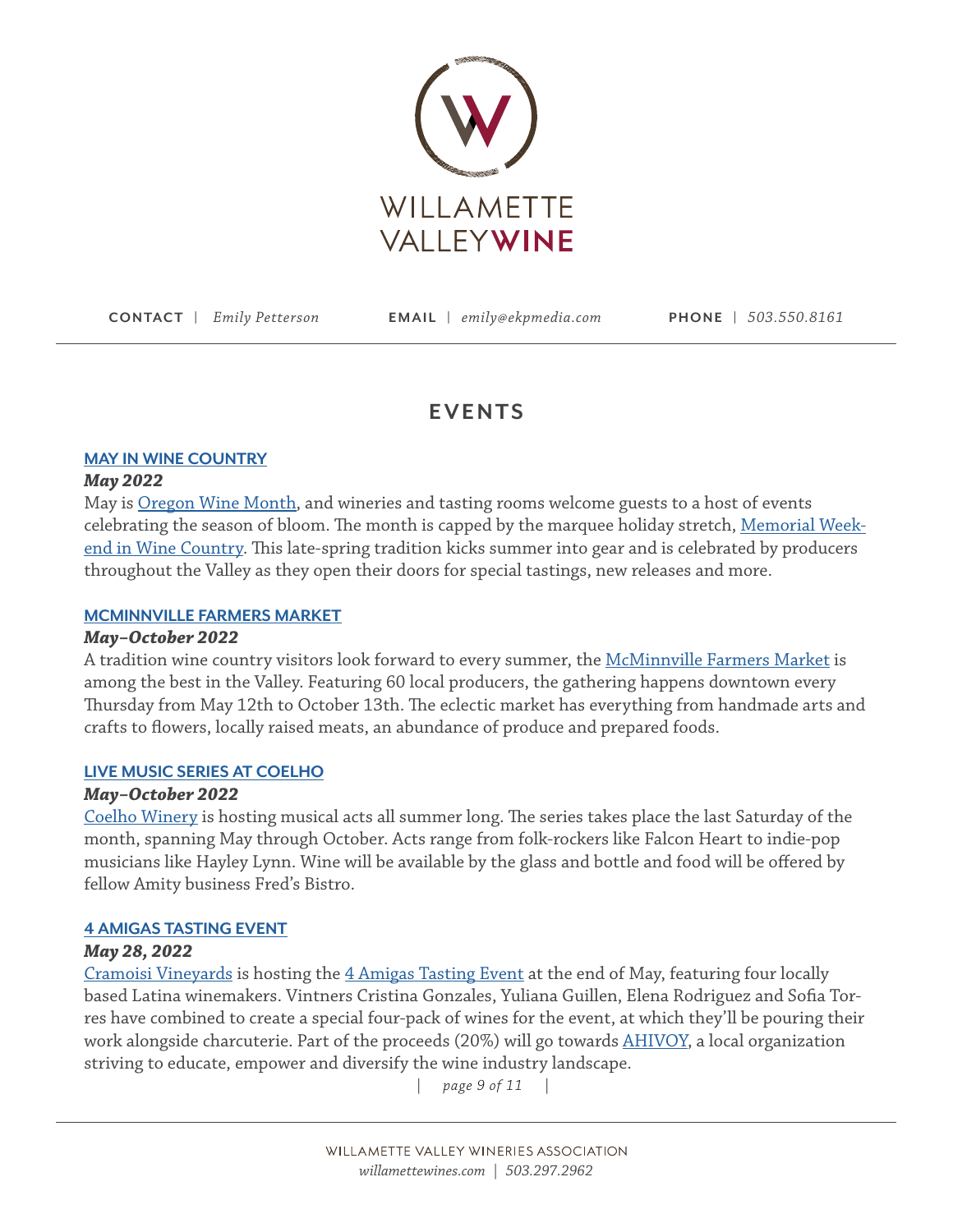

## *Events, continued*

## **WINE COUNTRY PRIDE**

## *June 2022*

In its second year, [Wine Country Pride](https://www.winecountrypride.com/) (WCP), a nonprofit dedicated to creating community and support systems for the North Willamette Valley's rural LGBTQIA+ community, will celebrate Pride Month with various events in Oregon Wine Country this June, including the world's first [Queer Wine](https://www.winecountrypride.com/event-details/queer-wine-fest-1)  Fest and the area's first ever large-scale Pride event: the [2022 Street Fair.](https://www.winecountrypride.com/event-details/2022-street-fair-1) Wine Country Pride kicks off June 1st with [Rainbow Quest](https://www.winecountrypride.com/event-details/rainbow-quest-2), where 53 local coffee shops, wineries, restaurants, bars, and retailers in the North Willamette Valley will offer Pride-inspired drinks, food, and products throughout June to raise money for WCP and to show their love for the LGBTQIA+ community.

## **[MAGIC IN THE MOUNTAINS](https://chehalemmountains.org/events/magic-in-the-mountains-a-chehalem-mountains-ava-tasting/)**

## *June 4, 2022*

The Allison Inn and Spa is having a [party](https://chehalemmountains.org/events/magic-in-the-mountains-a-chehalem-mountains-ava-tasting/) with an esteemed guest list that includes 26 area wineries. All operating within the unique Chehalem Mountains AVA, the wineries will join local restaurants like the Allison's award-winning in-house restaurant Jory and Newberg pizzeria Honey Pie for an afternoon of world-class pairings.

## **[CRUSH ON OREGON](https://crushonoregon.com/)**

## *June 5, 2022*

The Oregon Winegrowers Association will host [Crush On Oregon](https://crushonoregon.com/) on June 5th in NW Portland. The event will showcase what makes Oregon wine so special and dynamic—from the state's unique climate to its world-class winemakers. Come cultivate your love for what the entire state of Oregon has to offer.

#### **[QUEER WINE FEST](https://remywines.com/2022/03/23/queer-wine-fest-invite/)**

## *June 24, 2022*

The inaugural [Queer Wine Fest](https://remywines.com/2022/03/23/queer-wine-fest-invite/) champions queer-owned, queer-made and queer-grown wines from 16 different wineries featuring over 30 wines from Oregon, California and Washington, taking place at

*| page 10 of 11 |*